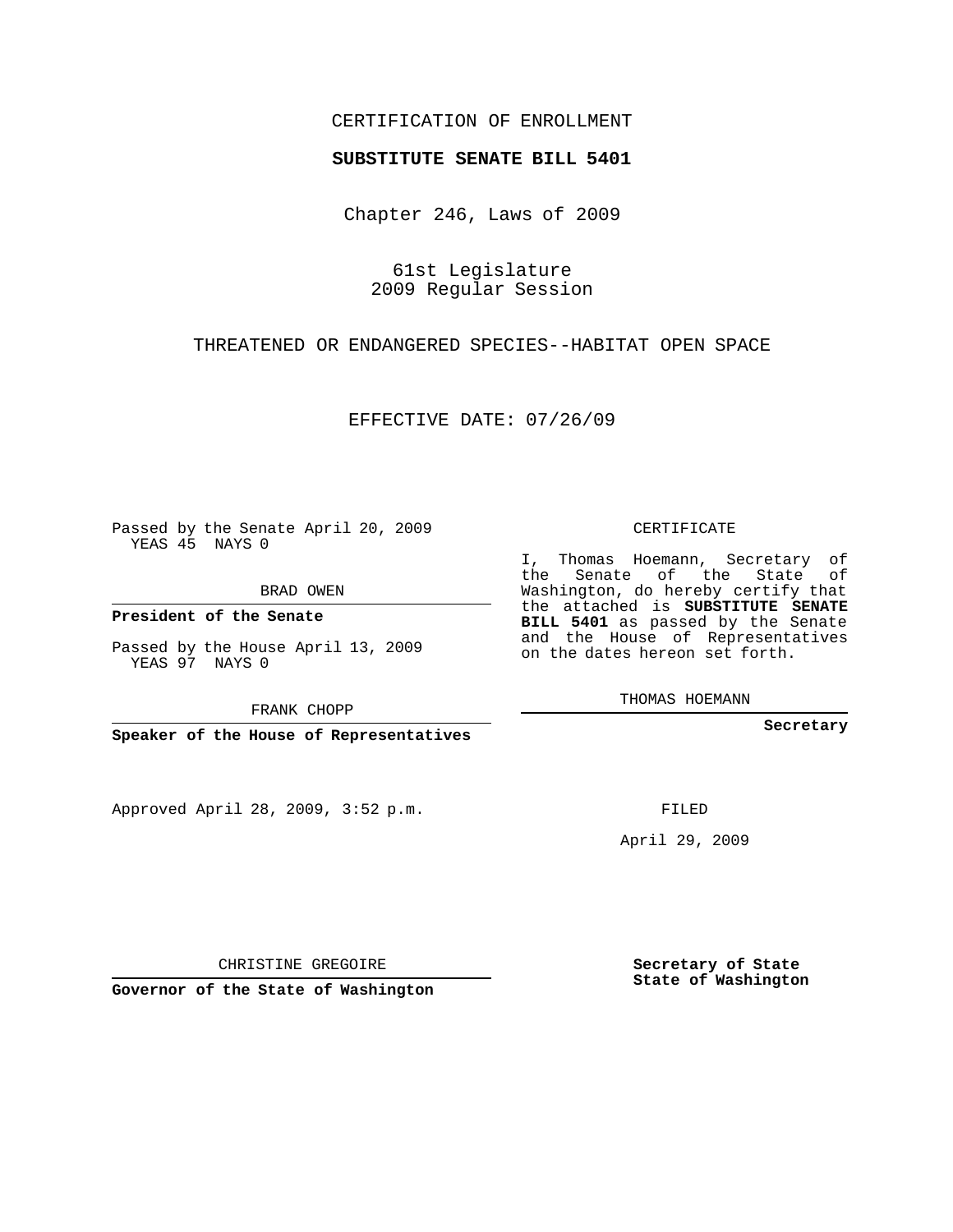## **SUBSTITUTE SENATE BILL 5401** \_\_\_\_\_\_\_\_\_\_\_\_\_\_\_\_\_\_\_\_\_\_\_\_\_\_\_\_\_\_\_\_\_\_\_\_\_\_\_\_\_\_\_\_\_

\_\_\_\_\_\_\_\_\_\_\_\_\_\_\_\_\_\_\_\_\_\_\_\_\_\_\_\_\_\_\_\_\_\_\_\_\_\_\_\_\_\_\_\_\_

AS AMENDED BY THE HOUSE

Passed Legislature - 2009 Regular Session

## **State of Washington 61st Legislature 2009 Regular Session**

**By** Senate Natural Resources, Ocean & Recreation (originally sponsored by Senators Morton, Jacobsen, Stevens, Ranker, Hatfield, Roach, and Kline)

READ FIRST TIME 02/20/09.

 1 AN ACT Relating to habitat open space; and amending RCW 76.09.040, 2 84.33.140, 84.34.108, and 76.09.020.

3 BE IT ENACTED BY THE LEGISLATURE OF THE STATE OF WASHINGTON:

 4 **Sec. 1.** RCW 76.09.040 and 2000 c 11 s 3 are each amended to read 5 as follows:

 (1) Where necessary to accomplish the purposes and policies stated in RCW 76.09.010, and to implement the provisions of this chapter, the board shall adopt forest practices rules pursuant to chapter 34.05 RCW and in accordance with the procedures enumerated in this section that:

10 (a) Establish minimum standards for forest practices;

 (b) Provide procedures for the voluntary development of resource management plans which may be adopted as an alternative to the minimum standards in (a) of this subsection if the plan is consistent with the purposes and policies stated in RCW 76.09.010 and the plan meets or exceeds the objectives of the minimum standards;

16 (c) Set forth necessary administrative provisions;

17 (d) Establish procedures for the collection and administration of 18 forest practice fees as set forth by this chapter; and

19 (e) Allow for the development of watershed analyses.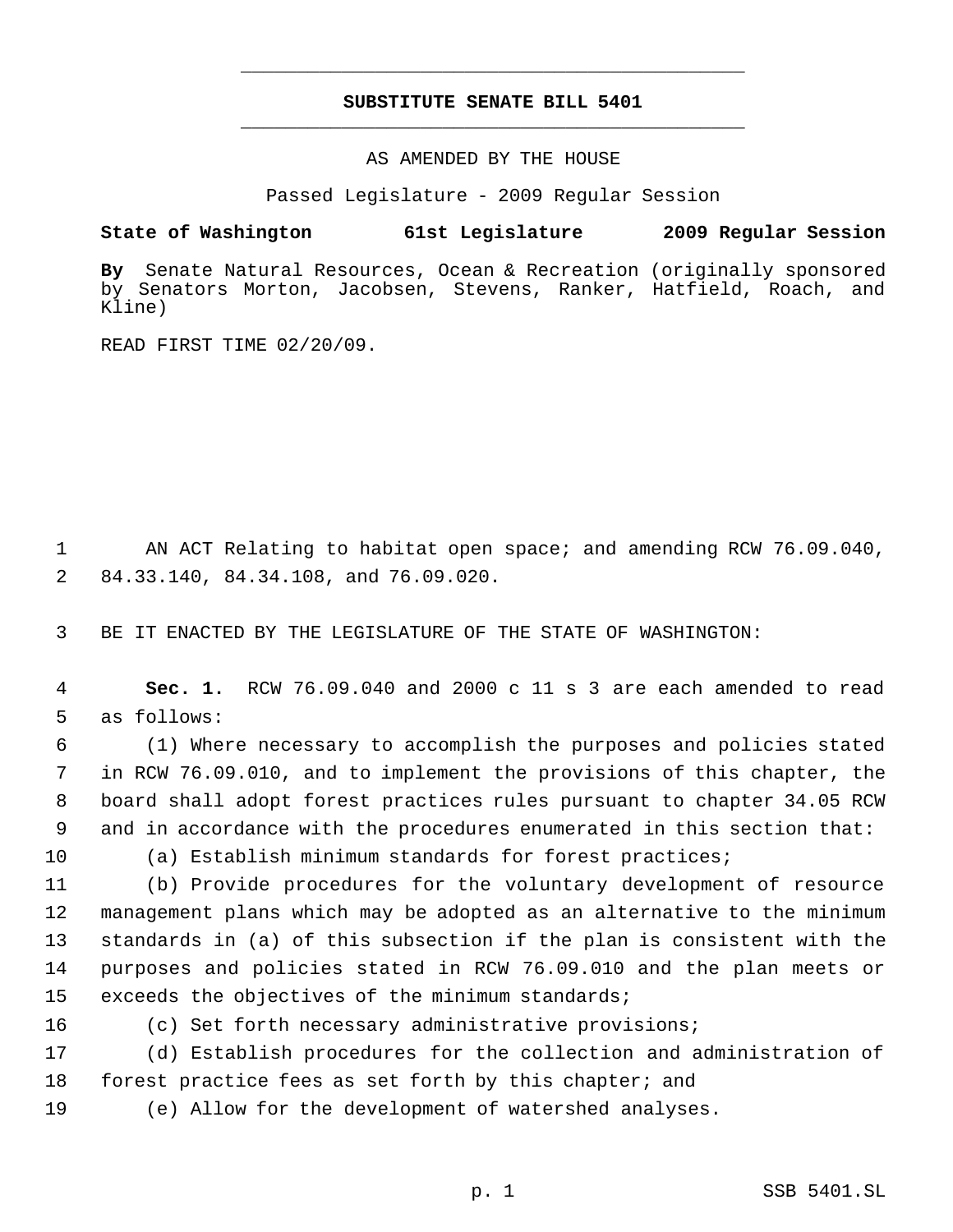Forest practices rules pertaining to water quality protection shall be adopted by the board after reaching agreement with the director of the department of ecology or the director's designee on the board with respect thereto. All other forest practices rules shall be adopted by the board.

 Forest practices rules shall be administered and enforced by either the department or the local governmental entity as provided in this chapter. Such rules shall be adopted and administered so as to give consideration to all purposes and policies set forth in RCW 76.09.010.

 (2) The board shall prepare proposed forest practices rules. In addition to any forest practices rules relating to water quality protection proposed by the board, the department of ecology may submit to the board proposed forest practices rules relating to water quality protection.

 Prior to initiating the rule-making process, the proposed rules shall be submitted for review and comments to the department of fish and wildlife and to the counties of the state. After receipt of the proposed forest practices rules, the department of fish and wildlife and the counties of the state shall have thirty days in which to review and submit comments to the board, and to the department of ecology with respect to its proposed rules relating to water quality protection. After the expiration of such thirty day period the board and the department of ecology shall jointly hold one or more hearings on the proposed rules pursuant to chapter 34.05 RCW. At such hearing(s) any county may propose specific forest practices rules relating to problems existing within such county. The board may adopt and the department of ecology may approve such proposals if they find the proposals are consistent with the purposes and policies of this chapter.

29 (3) The board shall establish by rule a program for the acquisition 30 of riparian open space ((program that includes acquisition of a fee 31 interest in, or at the landowner's option, a conservation easement on)) and critical habitat for threatened or endangered species as designated 33 by the board. Acquisition must be a conservation easement. Lands 34 eligible for acquisition are forest lands within unconfined 35 ((avulsing)) channel migration zones or forest lands containing critical habitat for threatened or endangered species as designated by 37 the board. Once acquired, these lands may be held and managed by the department, transferred to another state agency, transferred to an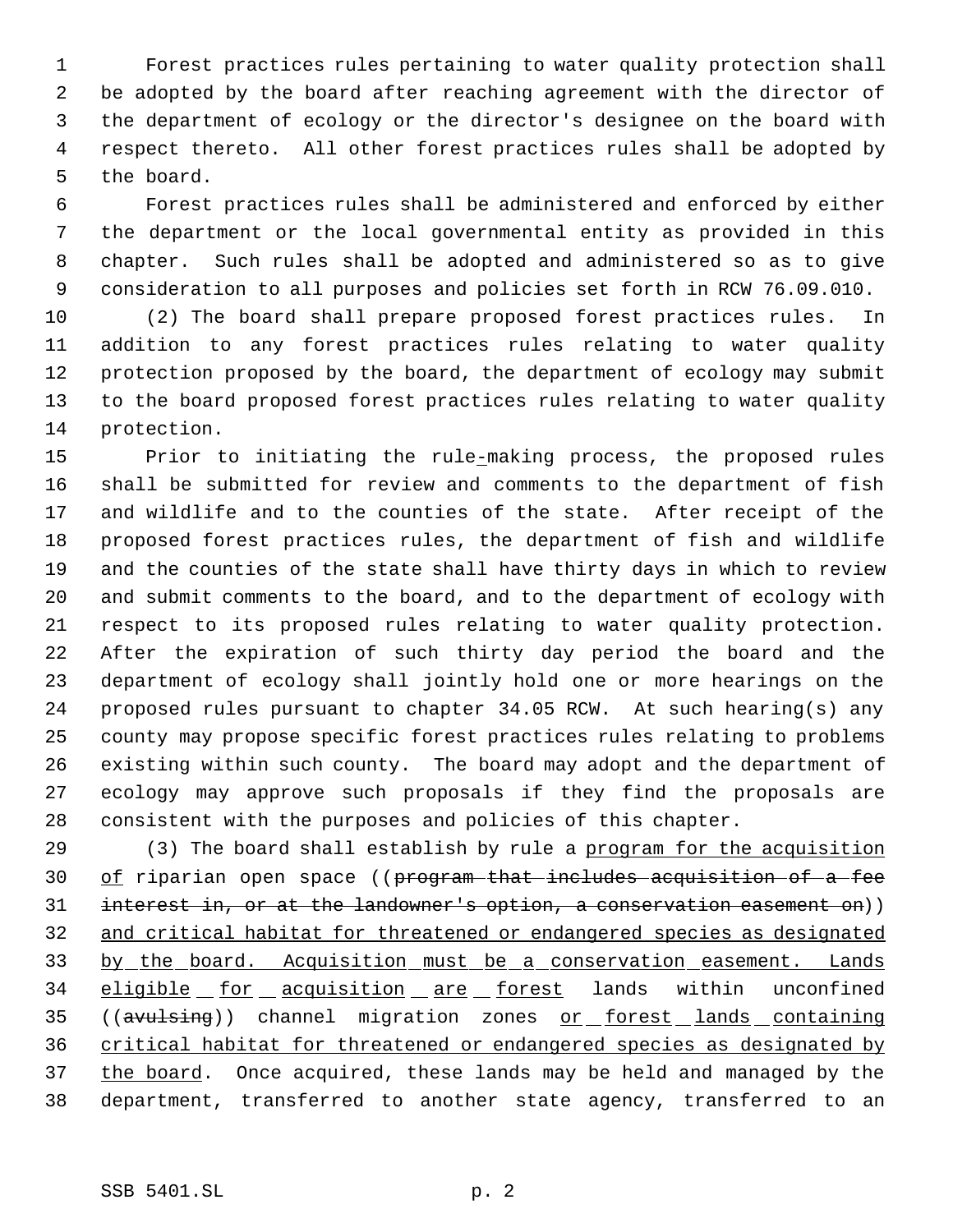appropriate local government agency, or transferred to a private nonprofit nature conservancy corporation, as defined in RCW 64.04.130, in fee or transfer of management obligation. The board shall adopt rules governing the acquisition by the state or donation to the state of such interest in lands including the right of refusal if the lands are subject to unacceptable liabilities. The rules shall include definitions of qualifying lands, priorities for acquisition, and provide for the opportunity to transfer such lands with limited warranties and with a description of boundaries that does not require full surveys where the cost of securing the surveys would be unreasonable in relation to the value of the lands conveyed. The rules shall provide for the management of the lands for ecological protection 13 or fisheries enhancement. ((Because there are few, if any, comparable 14 sales-of-forest-land-within-unconfined-avulsing-channel-migration 15 zones, separate from the other lands or assets, these lands are likely to  $be$  -extraordinarily -difficult -to -appraise -and -the -cost -of -a conventional appraisal often would be unreasonable in relation to the 18 value of the land involved. Therefore, for the purposes of voluntary 19 sales under this section, the legislature declares that these lands are  $peresumed-to-have-a-value-equal-to: (a)-The-acreage-in-the-sale$  multiplied by the average value of commercial forest land in the region under the land value tables used for property tax purposes under RCW 23 84.33.120; plus (b) the cruised volume of any timber located within the channel migration multiplied by the appropriate quality code stumpage value for timber of the same species shown on the appropriate table used for timber harvest excise tax purposes under RCW 84.33.091. For 27 purposes of this section, there shall be an eastside region and a westside region as defined in the forests and fish report as defined in 29 RCW-76.09.020.)) For the purposes of conservation easements entered into under this section, the following apply: (a) For conveyances of a conservation easement in which the landowner conveys an interest in 32 the trees only, the compensation must include the timber value component, as determined by the cruised volume of any timber located within the channel migration zone or critical habitat for threatened or endangered species as designated by the board, multiplied by the appropriate quality code stumpage value for timber of the same species 37 shown on the appropriate table used for timber harvest excise tax purposes under RCW 84.33.091; (b) for conveyances of a conservation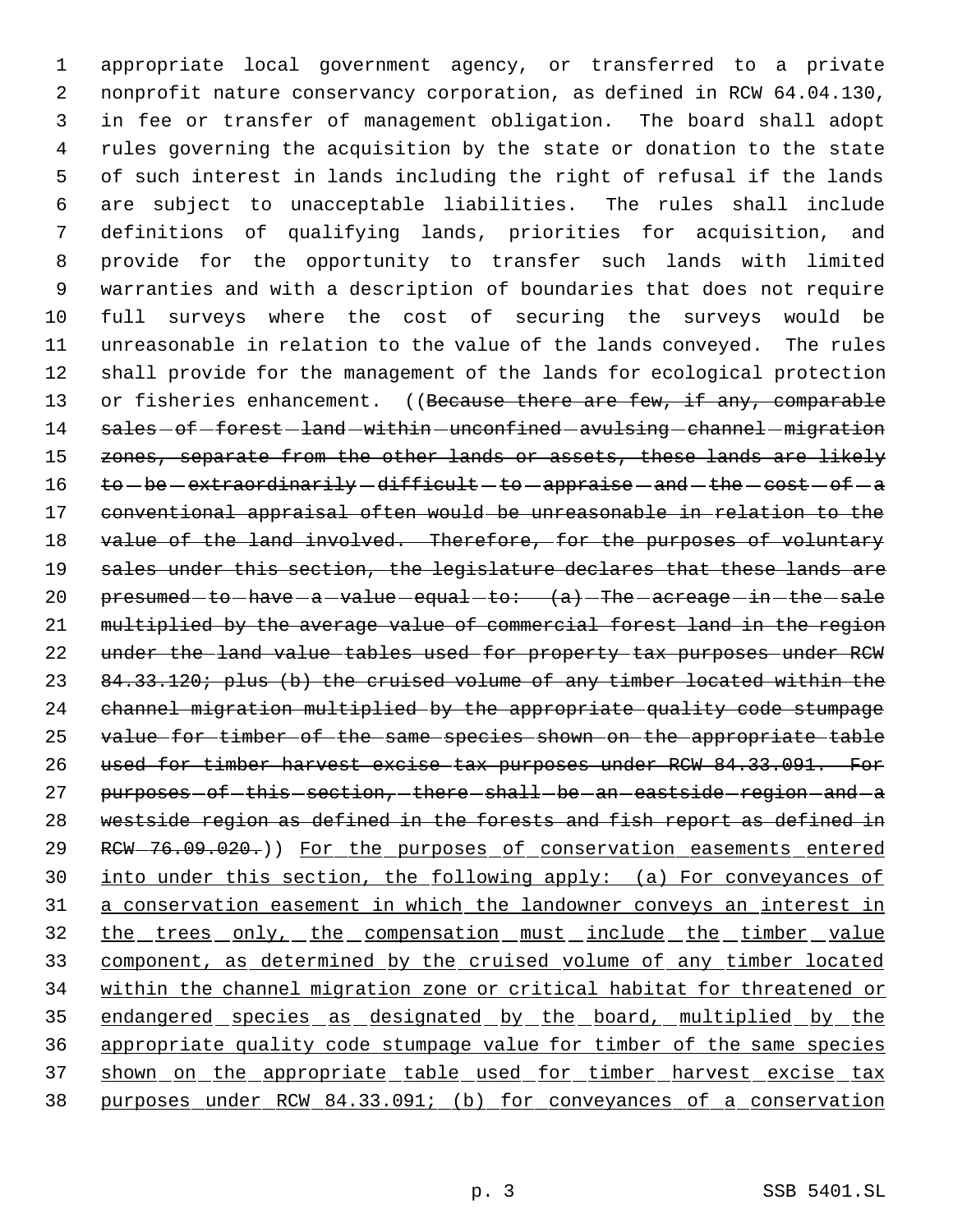1 easement in which the landowner conveys interests in both land and 2 trees, the compensation must include the timber value component in (a) 3 of this subsection plus such portion of the land value component as 4 determined just and equitable by the department. The land value component must be the acreage of qualifying channel migration zone or critical habitat for threatened or endangered species as determined by the board, to be conveyed, multiplied by the average per acre value of 8 all commercial forest land in western Washington or the average for eastern Washington, whichever average is applicable to the qualifying 10 lands. The department must determine the western and eastern Washington averages based on the land value tables established by RCW 12 84.33.140 and revised annually by the department of revenue.

 (4) Subject to appropriations sufficient to cover the cost of such an acquisition program and the related costs of administering the 15 program, the department ((is directed to purchase a fee interest or, at 16 the owner's option, ) must establish a conservation easement in land that an owner tenders for purchase; provided that such lands have been 18 taxed as forest lands and are located within an unconfined ((avulsing)) 19 channel migration zone or contain critical habitat for threatened or 20 endangered species as designated by the board. Lands acquired under this section shall become riparian or habitat open space. These acquisitions shall not be deemed to trigger the compensating tax of chapters 84.33 and 84.34 RCW.

 (5) Instead of offering to sell interests in qualifying lands, owners may elect to donate the interests to the state.

 (6) Any acquired interest in qualifying lands by the state under 27 this section shall be managed as riparian open space or critical habitat.

 **Sec. 2.** RCW 84.33.140 and 2007 c 54 s 24 are each amended to read as follows:

 (1) When land has been designated as forest land under RCW 84.33.130, a notation of the designation shall be made each year upon the assessment and tax rolls. A copy of the notice of approval together with the legal description or assessor's parcel numbers for the land shall, at the expense of the applicant, be filed by the assessor in the same manner as deeds are recorded.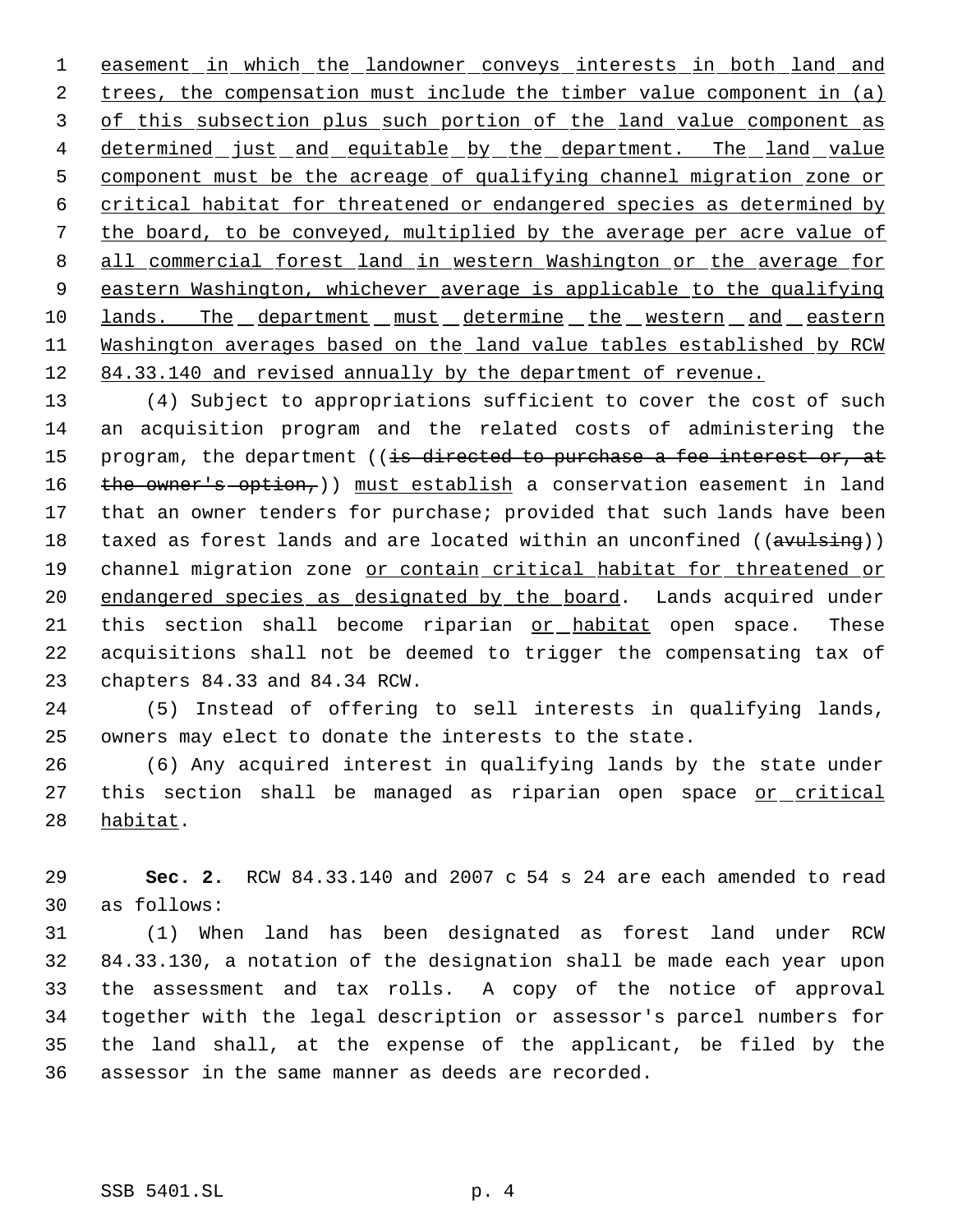(2) In preparing the assessment roll as of January 1, 2002, for taxes payable in 2003 and each January 1st thereafter, the assessor shall list each parcel of designated forest land at a value with respect to the grade and class provided in this subsection and adjusted as provided in subsection (3) of this section. The assessor shall compute the assessed value of the land using the same assessment ratio applied generally in computing the assessed value of other property in the county. Values for the several grades of bare forest land shall be as follows:

| $10$   | <b>LAND</b>             | <b>OPERABILITY</b> | <b>VALUES</b> |
|--------|-------------------------|--------------------|---------------|
| $11\,$ | <b>GRADE</b>            | <b>CLASS</b>       | PER ACRE      |
| $12\,$ |                         | $\,1$              | \$234         |
| $13$   | $\,1\,$                 | $\sqrt{2}$         | 229           |
| $14\,$ |                         | $\overline{3}$     | $217\,$       |
| $15\,$ |                         | $\overline{4}$     | 157           |
| 16     |                         | $\,1$              | 198           |
| $17\,$ | $\overline{c}$          | $\sqrt{2}$         | 190           |
| $18\,$ |                         | $\mathfrak{Z}$     | 183           |
| 19     |                         | $\overline{4}$     | 132           |
| $20$   |                         | $\,1$              | 154           |
| 21     | $\overline{\mathbf{3}}$ | $\overline{2}$     | 149           |
| 22     |                         | $\overline{3}$     | 148           |
| 23     |                         | $\overline{4}$     | 113           |
| 24     |                         | $\,1$              | 117           |
| 25     | $\overline{4}$          | $\sqrt{2}$         | 114           |
| 26     |                         | $\overline{3}$     | 113           |
| 27     |                         | $\overline{4}$     | 86            |
| 28     |                         | $\,1$              | 85            |
| 29     | 5                       | $\sqrt{2}$         | $78\,$        |
| 30     |                         | $\overline{3}$     | $77\,$        |
| $31\,$ |                         | $\overline{4}$     | $52\,$        |
| 32     |                         | $\,1$              | 43            |
| 33     | $\sqrt{6}$              | $\boldsymbol{2}$   | 39            |
| 34     |                         | $\overline{3}$     | 39            |
| 35     |                         | $\overline{4}$     | 37            |
| 36     |                         | $\,1\,$            | 21            |
|        |                         |                    |               |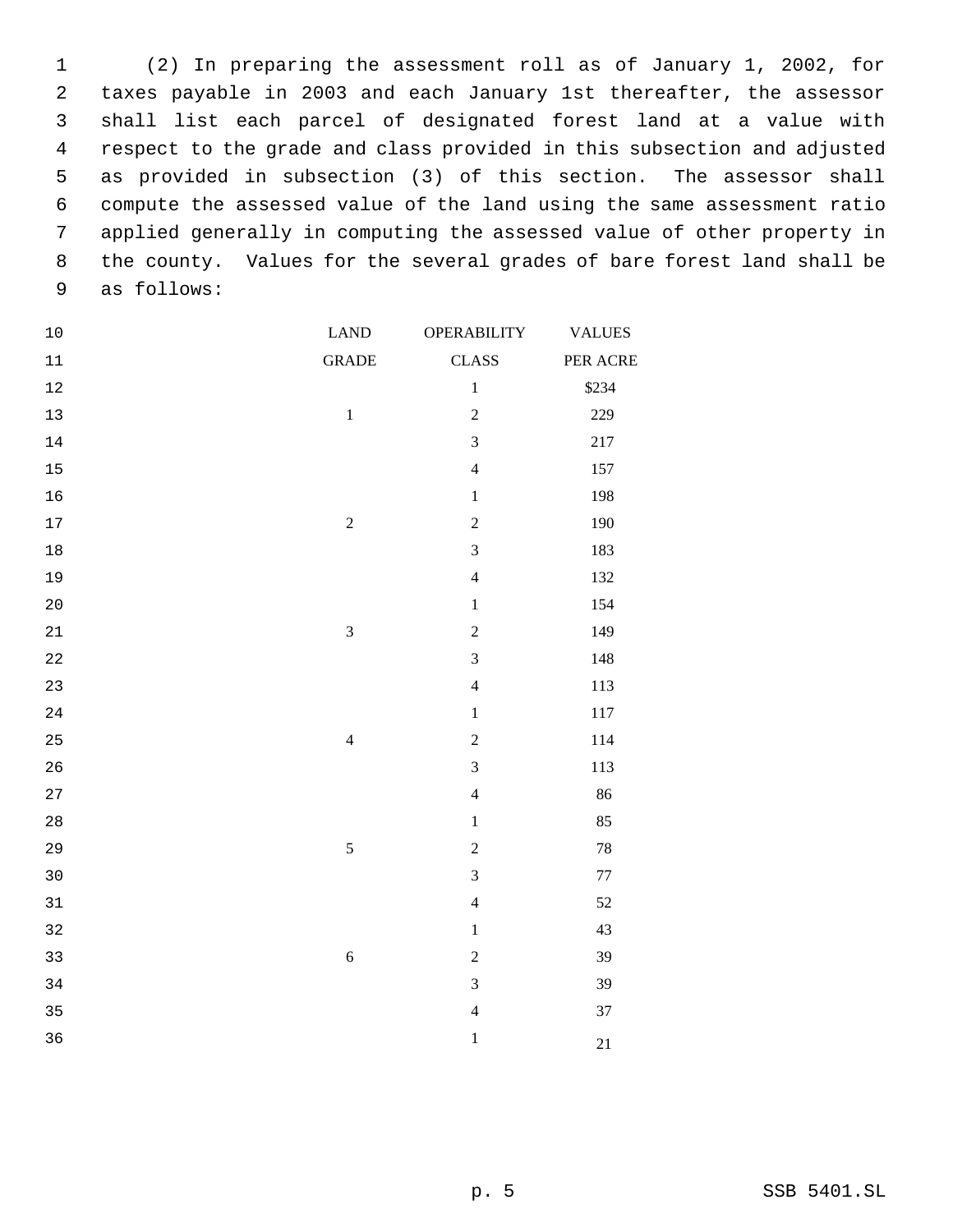| $\overline{1}$          |              | $7$ 2          | 21             |
|-------------------------|--------------|----------------|----------------|
| $\overline{2}$          |              | 3 <sup>1</sup> | 20             |
| $\overline{\mathbf{3}}$ |              | $\overline{4}$ | 20             |
| $\overline{4}$          | $\mathbf{R}$ |                | $\overline{1}$ |

 (3) On or before December 31, 2001, the department shall adjust by rule under chapter 34.05 RCW, the forest land values contained in subsection (2) of this section in accordance with this subsection, and shall certify the adjusted values to the assessor who will use these values in preparing the assessment roll as of January 1, 2002. For the adjustment to be made on or before December 31, 2001, for use in the 2002 assessment year, the department shall:

 (a) Divide the aggregate value of all timber harvested within the state between July 1, 1996, and June 30, 2001, by the aggregate harvest volume for the same period, as determined from the harvester excise tax returns filed with the department under RCW 84.33.074; and

 (b) Divide the aggregate value of all timber harvested within the state between July 1, 1995, and June 30, 2000, by the aggregate harvest volume for the same period, as determined from the harvester excise tax returns filed with the department under RCW 84.33.074; and

 (c) Adjust the forest land values contained in subsection (2) of this section by a percentage equal to one-half of the percentage change in the average values of harvested timber reflected by comparing the resultant values calculated under (a) and (b) of this subsection.

 (4) For the adjustments to be made on or before December 31, 2002, and each succeeding year thereafter, the same procedure described in subsection (3) of this section shall be followed using harvester excise tax returns filed under RCW 84.33.074. However, this adjustment shall be made to the prior year's adjusted value, and the five-year periods for calculating average harvested timber values shall be successively one year more recent.

 (5) Land graded, assessed, and valued as forest land shall continue to be so graded, assessed, and valued until removal of designation by the assessor upon the occurrence of any of the following:

 (a) Receipt of notice from the owner to remove the designation; (b) Sale or transfer to an ownership making the land exempt from ad valorem taxation;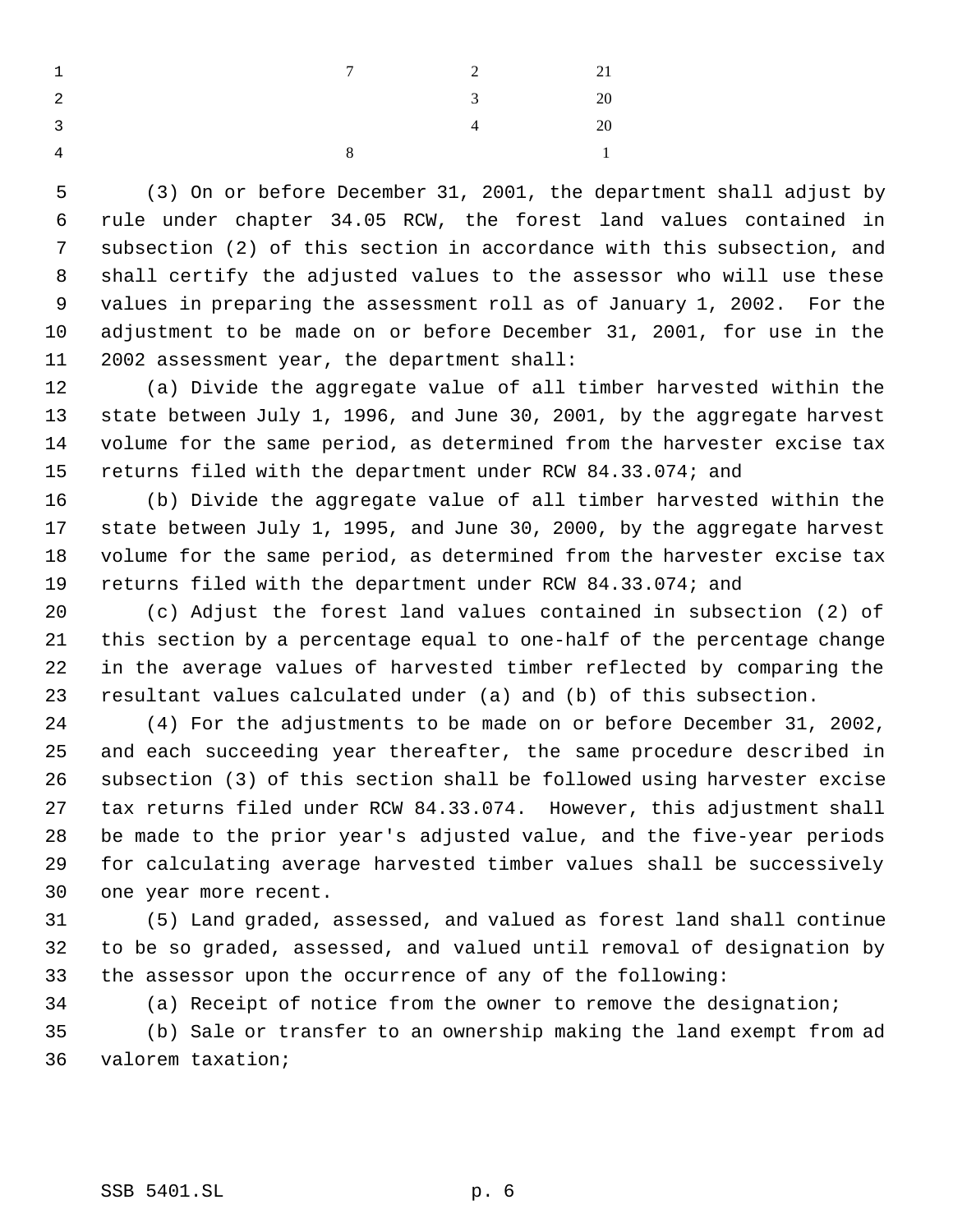(c) Sale or transfer of all or a portion of the land to a new owner, unless the new owner has signed a notice of forest land designation continuance, except transfer to an owner who is an heir or devisee of a deceased owner, shall not, by itself, result in removal of designation. The signed notice of continuance shall be attached to the real estate excise tax affidavit provided for in RCW 82.45.150. The notice of continuance shall be on a form prepared by the department. If the notice of continuance is not signed by the new owner and attached to the real estate excise tax affidavit, all compensating taxes calculated under subsection (11) of this section shall become due and payable by the seller or transferor at time of sale. The auditor shall not accept an instrument of conveyance regarding designated forest land for filing or recording unless the new owner has signed the notice of continuance or the compensating tax has been paid, as evidenced by the real estate excise tax stamp affixed thereto by the treasurer. The seller, transferor, or new owner may appeal the new assessed valuation calculated under subsection (11) of this section to the county board of equalization in accordance with the provisions of RCW 84.40.038. Jurisdiction is hereby conferred on the county board of 20 equalization to hear these appeals;

 (d) Determination by the assessor, after giving the owner written notice and an opportunity to be heard, that:

 (i) The land is no longer primarily devoted to and used for growing and harvesting timber. However, land shall not be removed from designation if a governmental agency, organization, or other recipient identified in subsection (13) or (14) of this section as exempt from the payment of compensating tax has manifested its intent in writing or by other official action to acquire a property interest in the designated forest land by means of a transaction that qualifies for an exemption under subsection (13) or (14) of this section. The governmental agency, organization, or recipient shall annually provide the assessor of the county in which the land is located reasonable evidence in writing of the intent to acquire the designated land as long as the intent continues or within sixty days of a request by the assessor. The assessor may not request this evidence more than once in a calendar year;

 (ii) The owner has failed to comply with a final administrative or judicial order with respect to a violation of the restocking, forest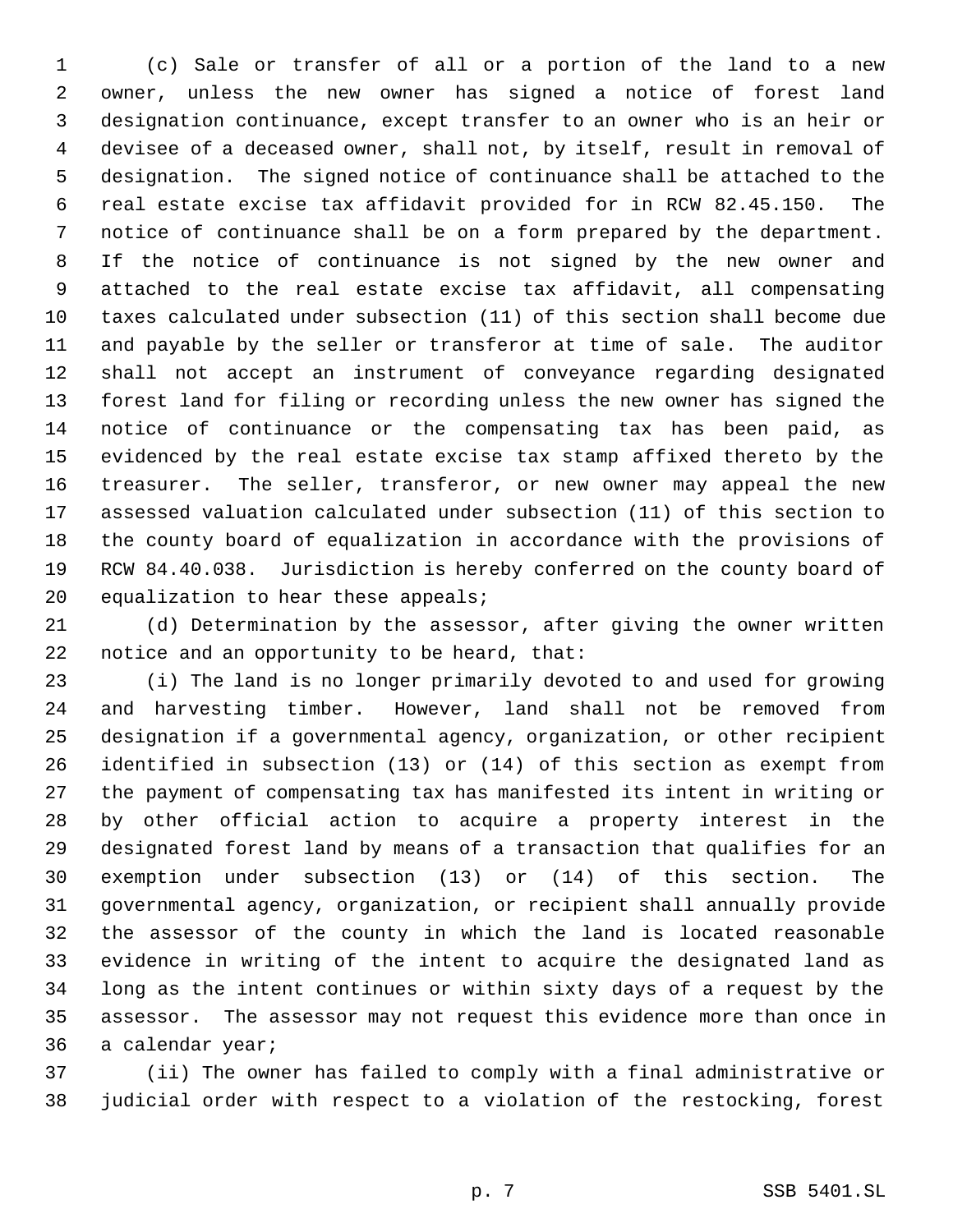management, fire protection, insect and disease control, and forest debris provisions of Title 76 RCW or any applicable rules under Title 76 RCW; or

 (iii) Restocking has not occurred to the extent or within the time specified in the application for designation of such land.

 (6) Land shall not be removed from designation if there is a governmental restriction that prohibits, in whole or in part, the owner from harvesting timber from the owner's designated forest land. If only a portion of the parcel is impacted by governmental restrictions of this nature, the restrictions cannot be used as a basis to remove the remainder of the forest land from designation under this chapter. For the purposes of this section, "governmental restrictions" includes: (a) Any law, regulation, rule, ordinance, program, or other action adopted or taken by a federal, state, county, city, or other governmental entity; or (b) the land's zoning or its presence within an urban growth area designated under RCW 36.70A.110.

 (7) The assessor shall have the option of requiring an owner of forest land to file a timber management plan with the assessor upon the occurrence of one of the following:

(a) An application for designation as forest land is submitted; or

 (b) Designated forest land is sold or transferred and a notice of continuance, described in subsection (5)(c) of this section, is signed.

 (8) If land is removed from designation because of any of the circumstances listed in subsection (5)(a) through (c) of this section, the removal shall apply only to the land affected. If land is removed from designation because of subsection (5)(d) of this section, the removal shall apply only to the actual area of land that is no longer primarily devoted to the growing and harvesting of timber, without regard to any other land that may have been included in the application and approved for designation, as long as the remaining designated forest land meets the definition of forest land contained in RCW 84.33.035.

 (9) Within thirty days after the removal of designation as forest land, the assessor shall notify the owner in writing, setting forth the reasons for the removal. The seller, transferor, or owner may appeal the removal to the county board of equalization in accordance with the provisions of RCW 84.40.038.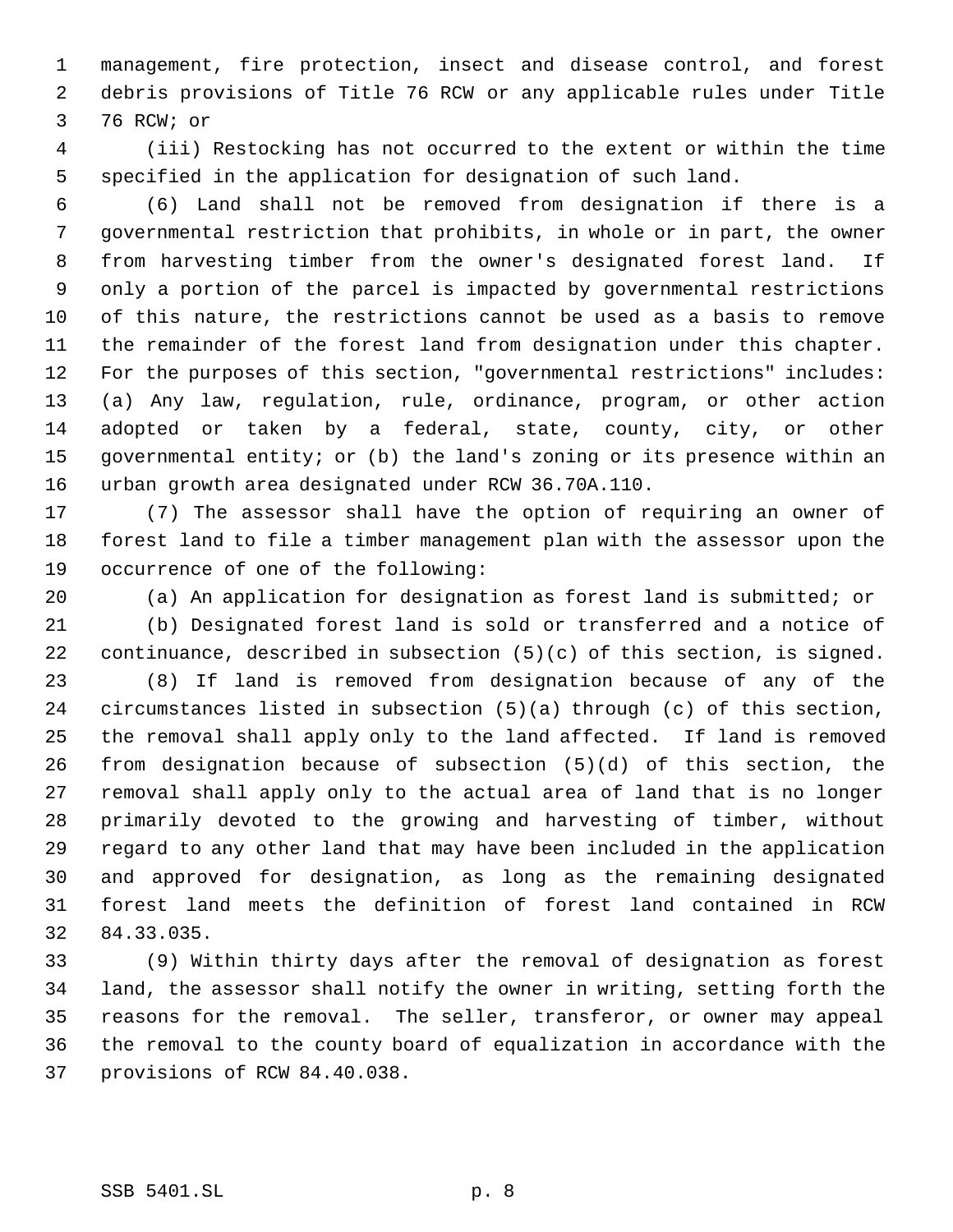(10) Unless the removal is reversed on appeal a copy of the notice of removal with a notation of the action, if any, upon appeal, together with the legal description or assessor's parcel numbers for the land removed from designation shall, at the expense of the applicant, be filed by the assessor in the same manner as deeds are recorded and a notation of removal from designation shall immediately be made upon the assessment and tax rolls. The assessor shall revalue the land to be removed with reference to its true and fair value as of January 1st of the year of removal from designation. Both the assessed value before and after the removal of designation shall be listed. Taxes based on the value of the land as forest land shall be assessed and payable up until the date of removal and taxes based on the true and fair value of the land shall be assessed and payable from the date of removal from designation.

 (11) Except as provided in subsection (5)(c), (13), or (14) of this section, a compensating tax shall be imposed on land removed from designation as forest land. The compensating tax shall be due and payable to the treasurer thirty days after the owner is notified of the amount of this tax. As soon as possible after the land is removed from designation, the assessor shall compute the amount of compensating tax and mail a notice to the owner of the amount of compensating tax owed and the date on which payment of this tax is due. The amount of compensating tax shall be equal to the difference between the amount of tax last levied on the land as designated forest land and an amount equal to the new assessed value of the land multiplied by the dollar rate of the last levy extended against the land, multiplied by a number, in no event greater than nine, equal to the number of years for which the land was designated as forest land, plus compensating taxes on the land at forest land values up until the date of removal and the prorated taxes on the land at true and fair value from the date of removal to the end of the current tax year.

 (12) Compensating tax, together with applicable interest thereon, shall become a lien on the land which shall attach at the time the land is removed from designation as forest land and shall have priority to and shall be fully paid and satisfied before any recognizance, mortgage, judgment, debt, obligation, or responsibility to or with which the land may become charged or liable. The lien may be foreclosed upon expiration of the same period after delinquency and in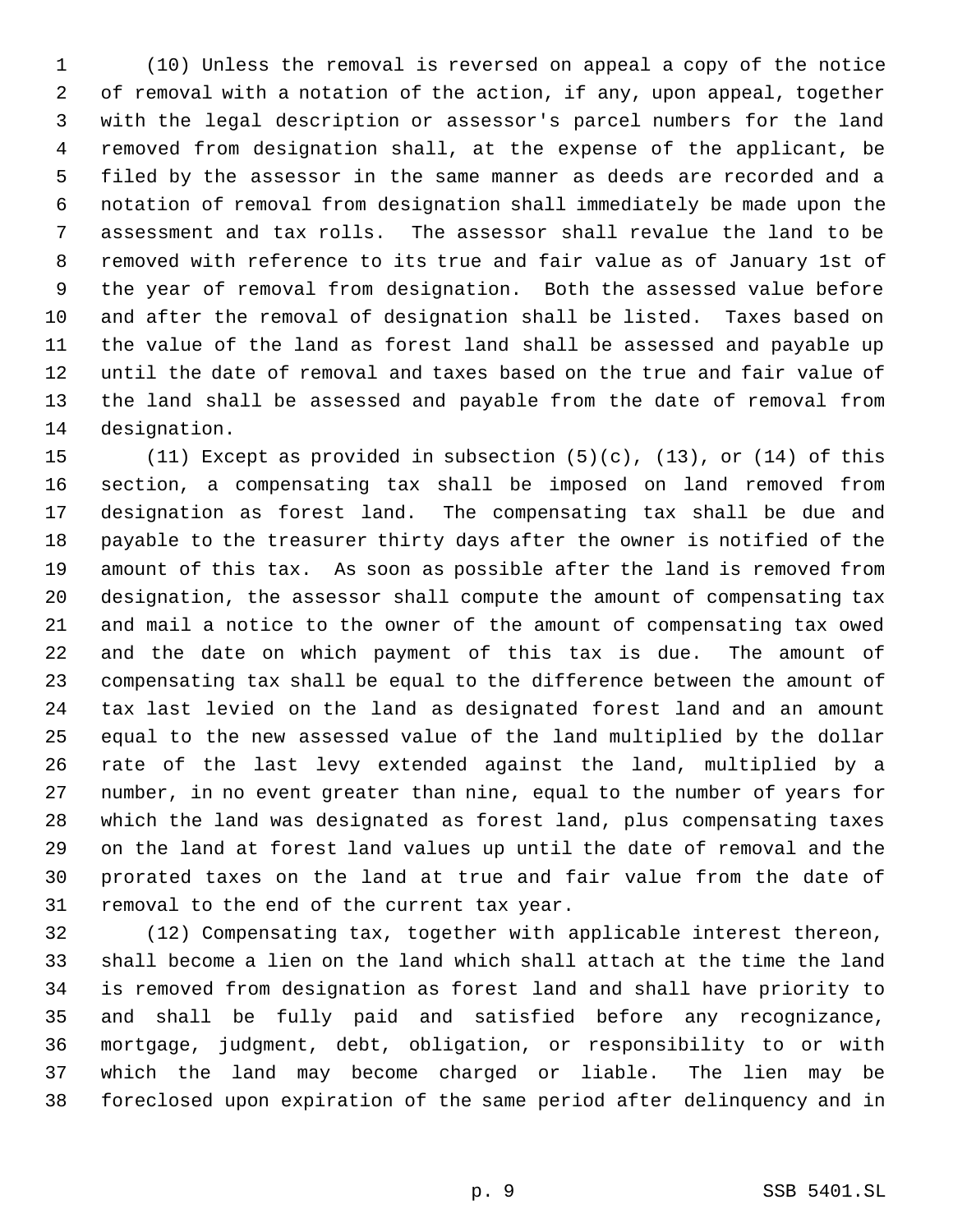the same manner provided by law for foreclosure of liens for delinquent real property taxes as provided in RCW 84.64.050. Any compensating tax unpaid on its due date shall thereupon become delinquent. From the date of delinquency until paid, interest shall be charged at the same rate applied by law to delinquent ad valorem property taxes.

 (13) The compensating tax specified in subsection (11) of this section shall not be imposed if the removal of designation under subsection (5) of this section resulted solely from:

 (a) Transfer to a government entity in exchange for other forest 10 land located within the state of Washington;

 (b) A taking through the exercise of the power of eminent domain, or sale or transfer to an entity having the power of eminent domain in 13 anticipation of the exercise of such power;

 (c) A donation of fee title, development rights, or the right to harvest timber, to a government agency or organization qualified under RCW 84.34.210 and 64.04.130 for the purposes enumerated in those sections, or the sale or transfer of fee title to a governmental entity or a nonprofit nature conservancy corporation, as defined in RCW 64.04.130, exclusively for the protection and conservation of lands recommended for state natural area preserve purposes by the natural heritage council and natural heritage plan as defined in chapter 79.70 RCW or approved for state natural resources conservation area purposes as defined in chapter 79.71 RCW. At such time as the land is not used for the purposes enumerated, the compensating tax specified in subsection (11) of this section shall be imposed upon the current owner;

 (d) The sale or transfer of fee title to the parks and recreation commission for park and recreation purposes;

 (e) Official action by an agency of the state of Washington or by the county or city within which the land is located that disallows the present use of the land;

 (f) The creation, sale, or transfer of forestry riparian easements under RCW 76.13.120;

34 (g) The creation, sale, or transfer of a (( $fee$ -interest-or-a)) 35 conservation easement ((for-the-riparian-open-space-program)) of private forest lands within unconfined channel migration zones or containing critical habitat for threatened or endangered species under RCW 76.09.040; or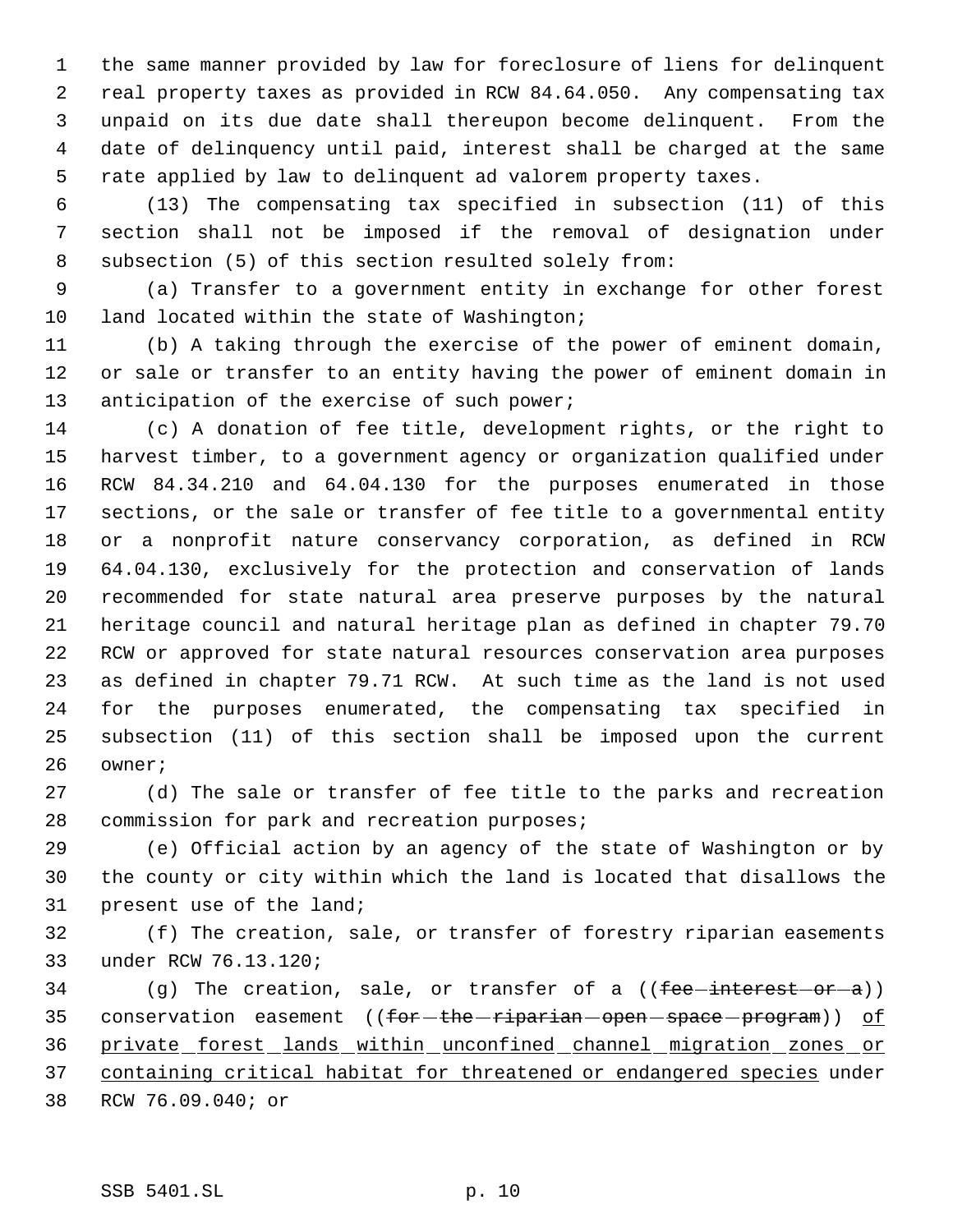(h) The sale or transfer of land within two years after the death of the owner of at least a fifty percent interest in the land if the land has been assessed and valued as classified forest land, designated as forest land under this chapter, or classified under chapter 84.34 RCW continuously since 1993. The date of death shown on a death certificate is the date used for the purposes of this subsection  $7 (13)(h).$ 

 (14) In a county with a population of more than one million inhabitants, the compensating tax specified in subsection (11) of this section shall not be imposed if the removal of designation as forest land under subsection (5) of this section resulted solely from:

(a) An action described in subsection (13) of this section; or

 (b) A transfer of a property interest to a government entity, or to a nonprofit historic preservation corporation or nonprofit nature conservancy corporation, as defined in RCW 64.04.130, to protect or enhance public resources, or to preserve, maintain, improve, restore, limit the future use of, or otherwise to conserve for public use or enjoyment, the property interest being transferred. At such time as the property interest is not used for the purposes enumerated, the compensating tax shall be imposed upon the current owner.

 **Sec. 3.** RCW 84.34.108 and 2007 c 54 s 25 are each amended to read as follows:

 (1) When land has once been classified under this chapter, a notation of the classification shall be made each year upon the assessment and tax rolls and the land shall be valued pursuant to RCW 84.34.060 or 84.34.065 until removal of all or a portion of the classification by the assessor upon occurrence of any of the following: (a) Receipt of notice from the owner to remove all or a portion of the classification;

 (b) Sale or transfer to an ownership, except a transfer that resulted from a default in loan payments made to or secured by a governmental agency that intends to or is required by law or regulation to resell the property for the same use as before, making all or a portion of the land exempt from ad valorem taxation;

 (c) Sale or transfer of all or a portion of the land to a new owner, unless the new owner has signed a notice of classification continuance, except transfer to an owner who is an heir or devisee of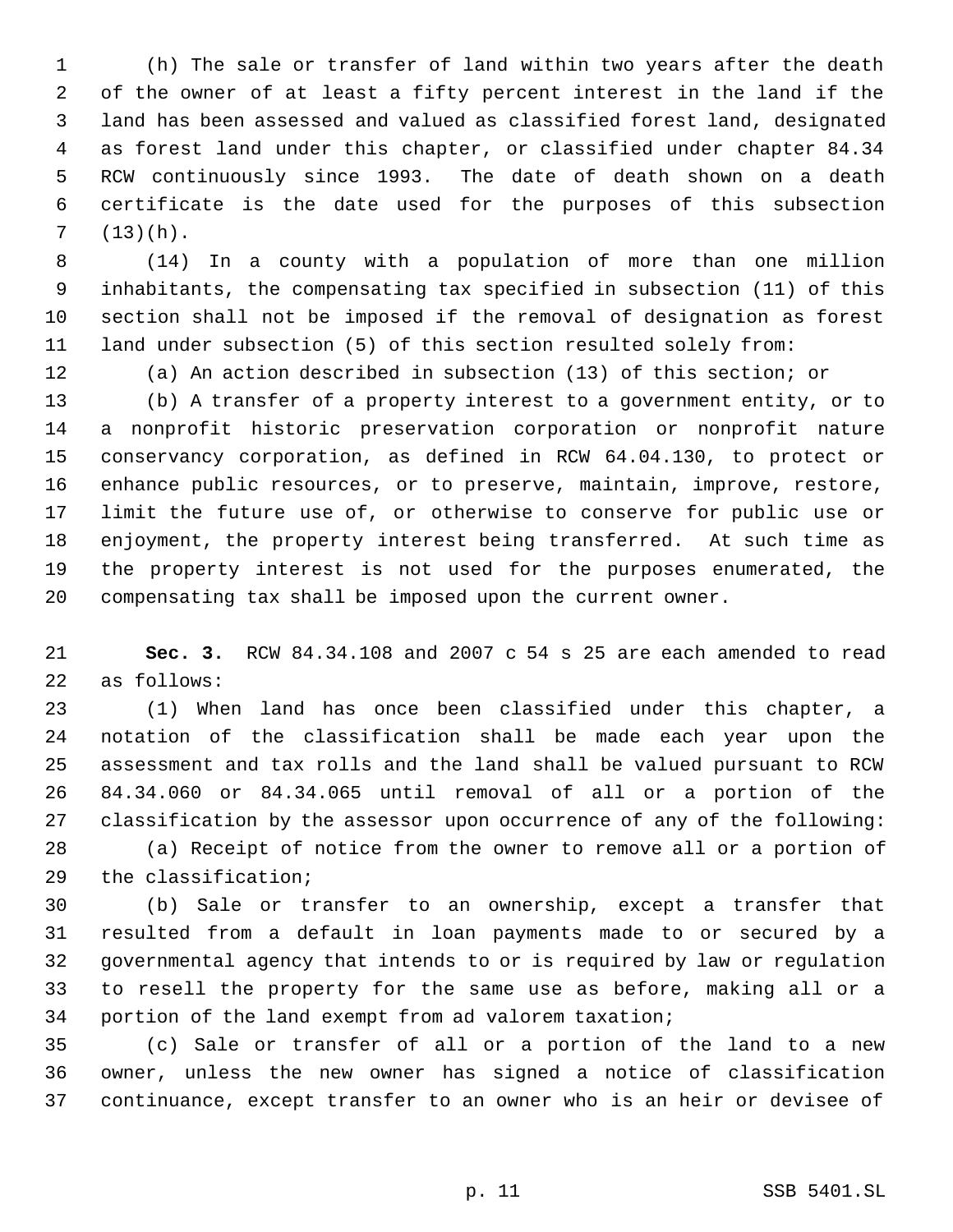a deceased owner shall not, by itself, result in removal of classification. The notice of continuance shall be on a form prepared by the department. If the notice of continuance is not signed by the new owner and attached to the real estate excise tax affidavit, all additional taxes calculated pursuant to subsection (4) of this section shall become due and payable by the seller or transferor at time of sale. The auditor shall not accept an instrument of conveyance regarding classified land for filing or recording unless the new owner has signed the notice of continuance or the additional tax has been paid, as evidenced by the real estate excise tax stamp affixed thereto by the treasurer. The seller, transferor, or new owner may appeal the new assessed valuation calculated under subsection (4) of this section to the county board of equalization in accordance with the provisions of RCW 84.40.038. Jurisdiction is hereby conferred on the county board 15 of equalization to hear these appeals;

 (d) Determination by the assessor, after giving the owner written notice and an opportunity to be heard, that all or a portion of the land no longer meets the criteria for classification under this chapter. The criteria for classification pursuant to this chapter continue to apply after classification has been granted.

 The granting authority, upon request of an assessor, shall provide reasonable assistance to the assessor in making a determination whether the land continues to meet the qualifications of RCW 84.34.020 (1) or (3). The assistance shall be provided within thirty days of receipt of the request.

(2) Land may not be removed from classification because of:

 (a) The creation, sale, or transfer of forestry riparian easements under RCW 76.13.120; or

 (b) The creation, sale, or transfer of a fee interest or a conservation easement for the riparian open space program under RCW 76.09.040.

 (3) Within thirty days after such removal of all or a portion of the land from current use classification, the assessor shall notify the owner in writing, setting forth the reasons for the removal. The seller, transferor, or owner may appeal the removal to the county board of equalization in accordance with the provisions of RCW 84.40.038.

 (4) Unless the removal is reversed on appeal, the assessor shall revalue the affected land with reference to its true and fair value on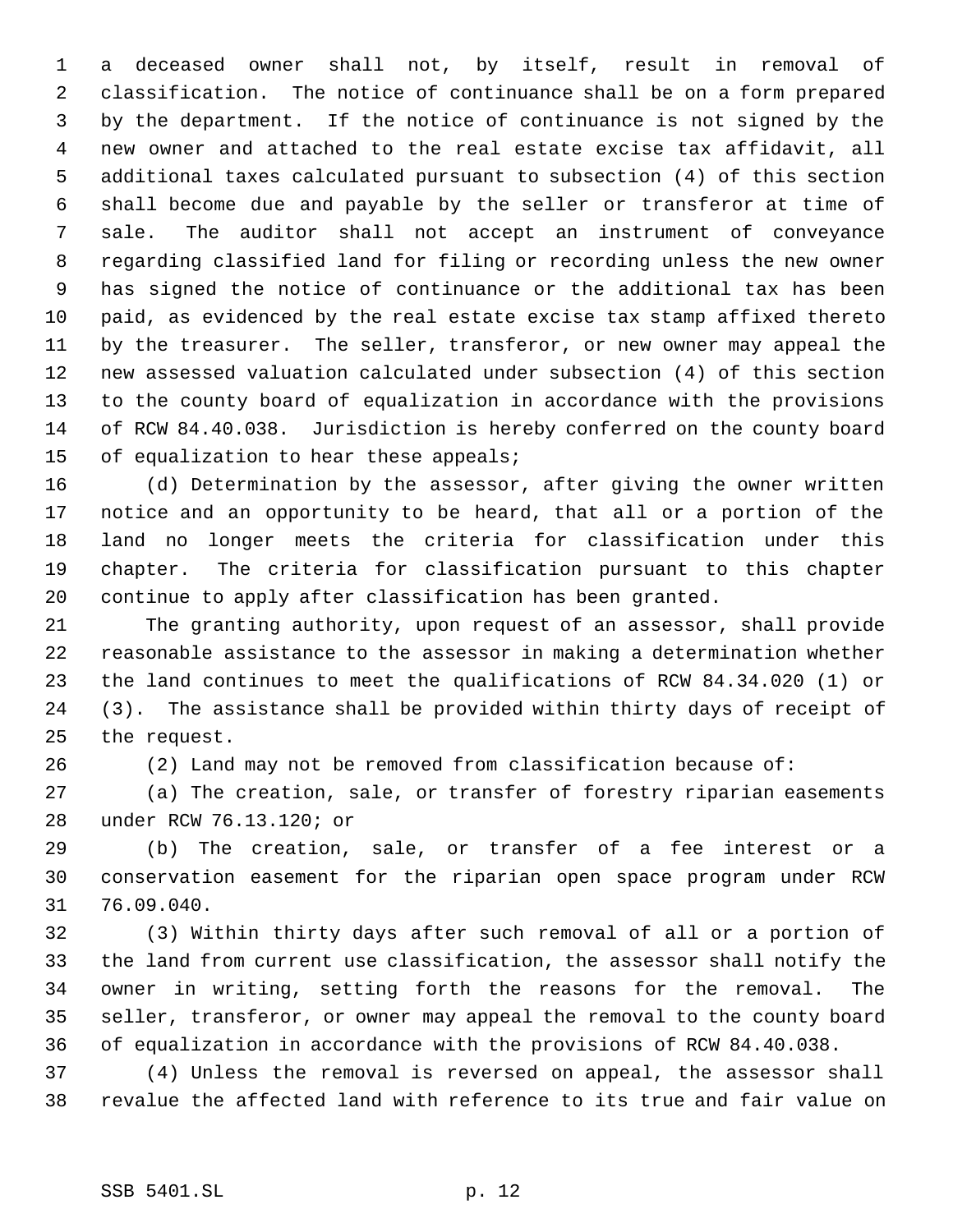January 1st of the year of removal from classification. Both the assessed valuation before and after the removal of classification shall be listed and taxes shall be allocated according to that part of the year to which each assessed valuation applies. Except as provided in subsection (6) of this section, an additional tax, applicable interest, and penalty shall be imposed which shall be due and payable to the treasurer thirty days after the owner is notified of the amount of the additional tax. As soon as possible, the assessor shall compute the amount of additional tax, applicable interest, and penalty and the treasurer shall mail notice to the owner of the amount thereof and the date on which payment is due. The amount of the additional tax, applicable interest, and penalty shall be determined as follows:

 (a) The amount of additional tax shall be equal to the difference between the property tax paid as "open space land," "farm and agricultural land," or "timber land" and the amount of property tax otherwise due and payable for the seven years last past had the land not been so classified;

 (b) The amount of applicable interest shall be equal to the interest upon the amounts of the additional tax paid at the same statutory rate charged on delinquent property taxes from the dates on which the additional tax could have been paid without penalty if the 22 land had been assessed at a value without regard to this chapter;

 (c) The amount of the penalty shall be as provided in RCW 84.34.080. The penalty shall not be imposed if the removal satisfies the conditions of RCW 84.34.070.

 (5) Additional tax, applicable interest, and penalty, shall become a lien on the land which shall attach at the time the land is removed from classification under this chapter and shall have priority to and shall be fully paid and satisfied before any recognizance, mortgage, judgment, debt, obligation or responsibility to or with which the land may become charged or liable. This lien may be foreclosed upon expiration of the same period after delinquency and in the same manner provided by law for foreclosure of liens for delinquent real property taxes as provided in RCW 84.64.050. Any additional tax unpaid on its due date shall thereupon become delinquent. From the date of delinquency until paid, interest shall be charged at the same rate applied by law to delinquent ad valorem property taxes.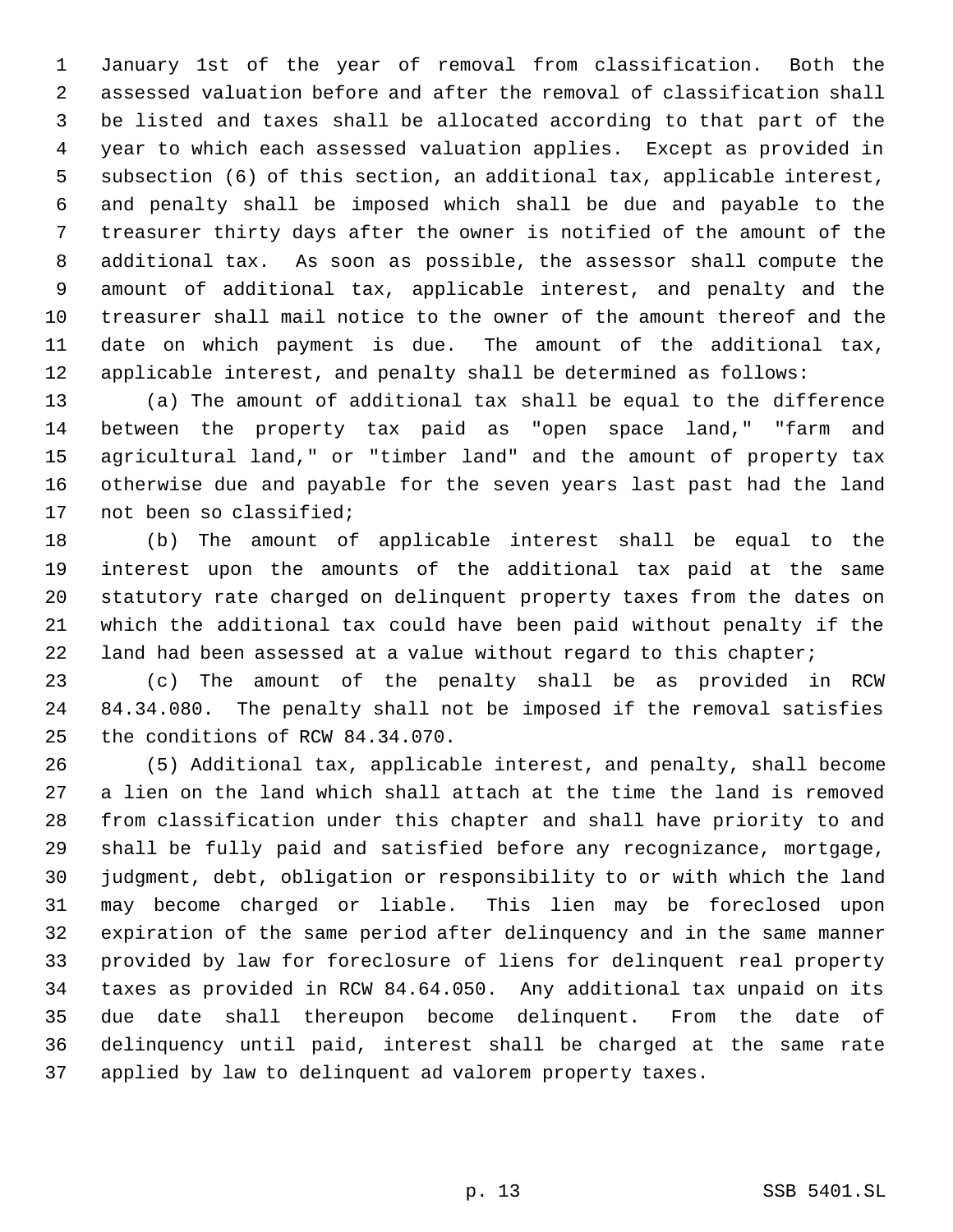(6) The additional tax, applicable interest, and penalty specified in subsection (4) of this section shall not be imposed if the removal of classification pursuant to subsection (1) of this section resulted solely from:

 (a) Transfer to a government entity in exchange for other land located within the state of Washington;

 (b)(i) A taking through the exercise of the power of eminent domain, or (ii) sale or transfer to an entity having the power of eminent domain in anticipation of the exercise of such power, said entity having manifested its intent in writing or by other official action;

 (c) A natural disaster such as a flood, windstorm, earthquake, or other such calamity rather than by virtue of the act of the landowner 14 changing the use of the property;

 (d) Official action by an agency of the state of Washington or by the county or city within which the land is located which disallows the present use of the land;

 (e) Transfer of land to a church when the land would qualify for exemption pursuant to RCW 84.36.020;

 (f) Acquisition of property interests by state agencies or agencies or organizations qualified under RCW 84.34.210 and 64.04.130 for the purposes enumerated in those sections. At such time as these property interests are not used for the purposes enumerated in RCW 84.34.210 and 64.04.130 the additional tax specified in subsection (4) of this section shall be imposed;

 (g) Removal of land classified as farm and agricultural land under RCW 84.34.020(2)(e);

 (h) Removal of land from classification after enactment of a statutory exemption that qualifies the land for exemption and receipt of notice from the owner to remove the land from classification;

 (i) The creation, sale, or transfer of forestry riparian easements under RCW 76.13.120;

33 (j) The creation, sale, or transfer of a  $(fee-interest-or-a)$ ) 34 conservation easement (( $f$ or the riparian open space program)) of private forest lands within unconfined channel migration zones or containing critical habitat for threatened or endangered species under RCW 76.09.040; or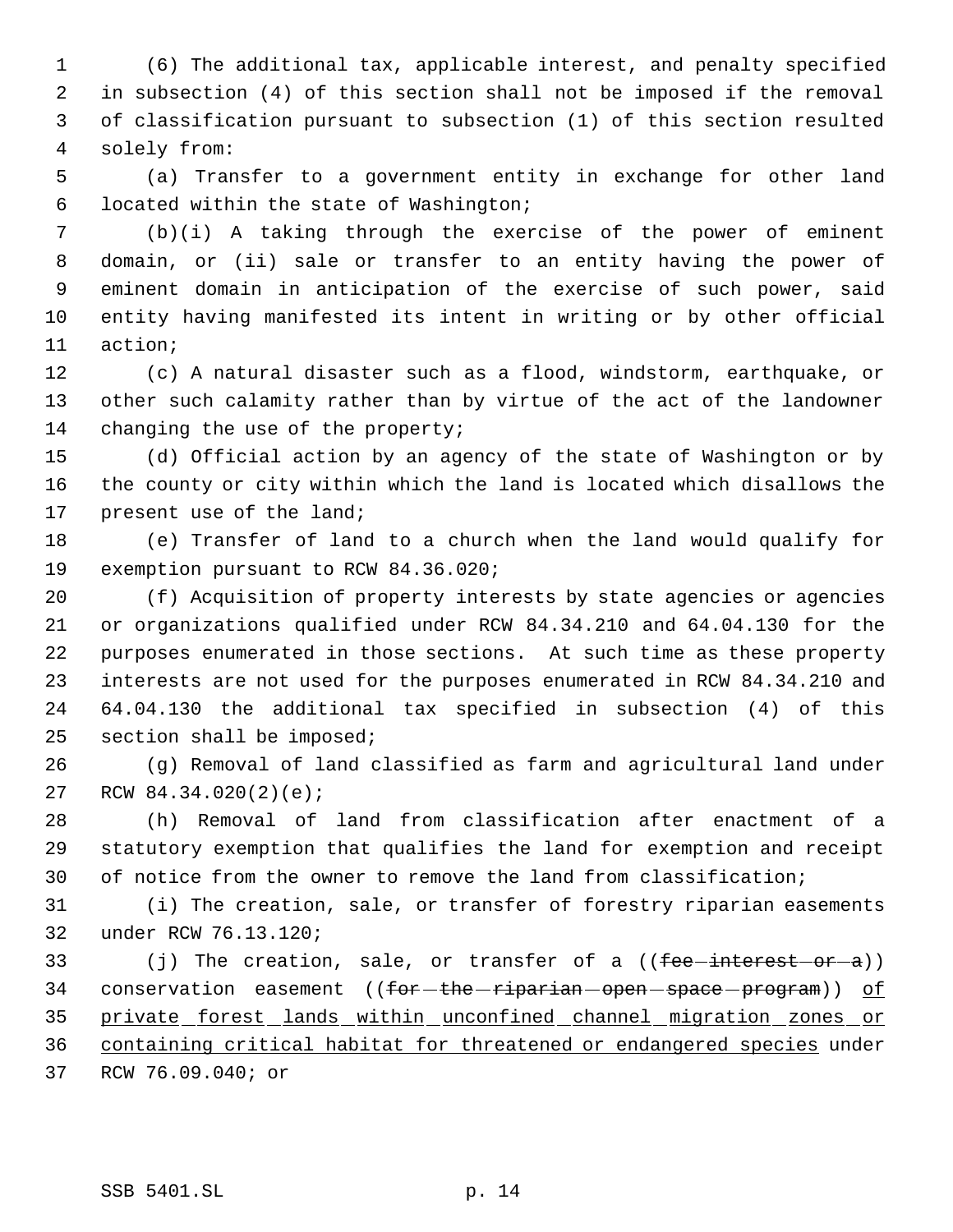(k) The sale or transfer of land within two years after the death of the owner of at least a fifty percent interest in the land if the land has been assessed and valued as classified forest land, designated as forest land under chapter 84.33 RCW, or classified under this chapter continuously since 1993. The date of death shown on a death certificate is the date used for the purposes of this subsection  $7 (6)(k)$ .

 **Sec. 4.** RCW 76.09.020 and 2003 c 311 s 3 are each amended to read as follows:

 The definitions in this section apply throughout this chapter unless the context clearly requires otherwise.

 (1) "Adaptive management" means reliance on scientific methods to test the results of actions taken so that the management and related policy can be changed promptly and appropriately.

 (2) "Appeals board" means the forest practices appeals board created by RCW 76.09.210.

 (3) "Aquatic resources" includes water quality, salmon, other species of the vertebrate classes Cephalaspidomorphi and Osteichthyes identified in the forests and fish report, the Columbia torrent salamander *(Rhyacotriton kezeri)*, the Cascade torrent salamander *(Rhyacotriton cascadae)*, the Olympic torrent salamander *(Rhyacotriton olympian)*, the Dunn's salamander *(Plethodon dunni)*, the Van Dyke's salamander *(Plethodon vandyke)*, the tailed frog *(Ascaphus truei)*, and their respective habitats.

(4) "Commissioner" means the commissioner of public lands.

 (5) "Contiguous" means land adjoining or touching by common corner or otherwise. Land having common ownership divided by a road or other right-of-way shall be considered contiguous.

 (6) "Conversion to a use other than commercial timber operation" means a bona fide conversion to an active use which is incompatible with timber growing and as may be defined by forest practices rules.

(7) "Department" means the department of natural resources.

 (8) "Fish passage barrier" means any artificial instream structure that impedes the free passage of fish.

 (9) "Forest land" means all land which is capable of supporting a merchantable stand of timber and is not being actively used for a use which is incompatible with timber growing. Forest land does not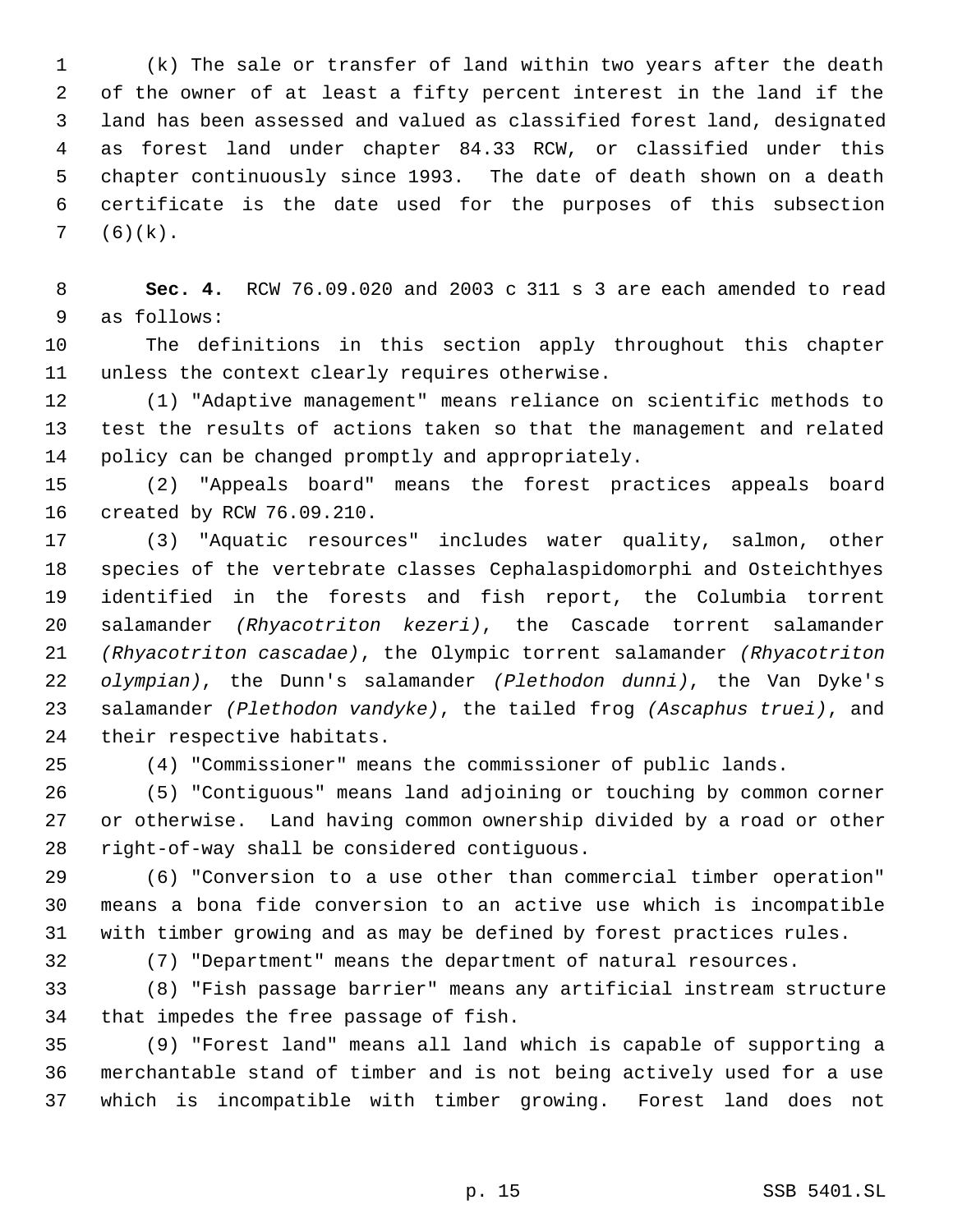include agricultural land that is or was enrolled in the conservation reserve enhancement program by contract if such agricultural land was historically used for agricultural purposes and the landowner intends to continue to use the land for agricultural purposes in the future. As it applies to the operation of the road maintenance and abandonment plan element of the forest practices rules on small forest landowners, the term "forest land" excludes:

(a) Residential home sites, which may include up to five acres; and

 (b) Cropfields, orchards, vineyards, pastures, feedlots, fish pens, and the land on which appurtenances necessary to the production, preparation, or sale of crops, fruit, dairy products, fish, and livestock exist.

 (10) "Forest landowner" means any person in actual control of forest land, whether such control is based either on legal or equitable title, or on any other interest entitling the holder to sell or otherwise dispose of any or all of the timber on such land in any manner. However, any lessee or other person in possession of forest land without legal or equitable title to such land shall be excluded from the definition of "forest landowner" unless such lessee or other person has the right to sell or otherwise dispose of any or all of the timber located on such forest land.

 (11) "Forest practice" means any activity conducted on or directly pertaining to forest land and relating to growing, harvesting, or processing timber, including but not limited to:

- (a) Road and trail construction;
- (b) Harvesting, final and intermediate;
- (c) Precommercial thinning;
- (d) Reforestation;
- (e) Fertilization;
- (f) Prevention and suppression of diseases and insects;
- (g) Salvage of trees; and
- (h) Brush control.

 "Forest practice" shall not include preparatory work such as tree marking, surveying and road flagging, and removal or harvesting of incidental vegetation from forest lands such as berries, ferns, greenery, mistletoe, herbs, mushrooms, and other products which cannot normally be expected to result in damage to forest soils, timber, or public resources.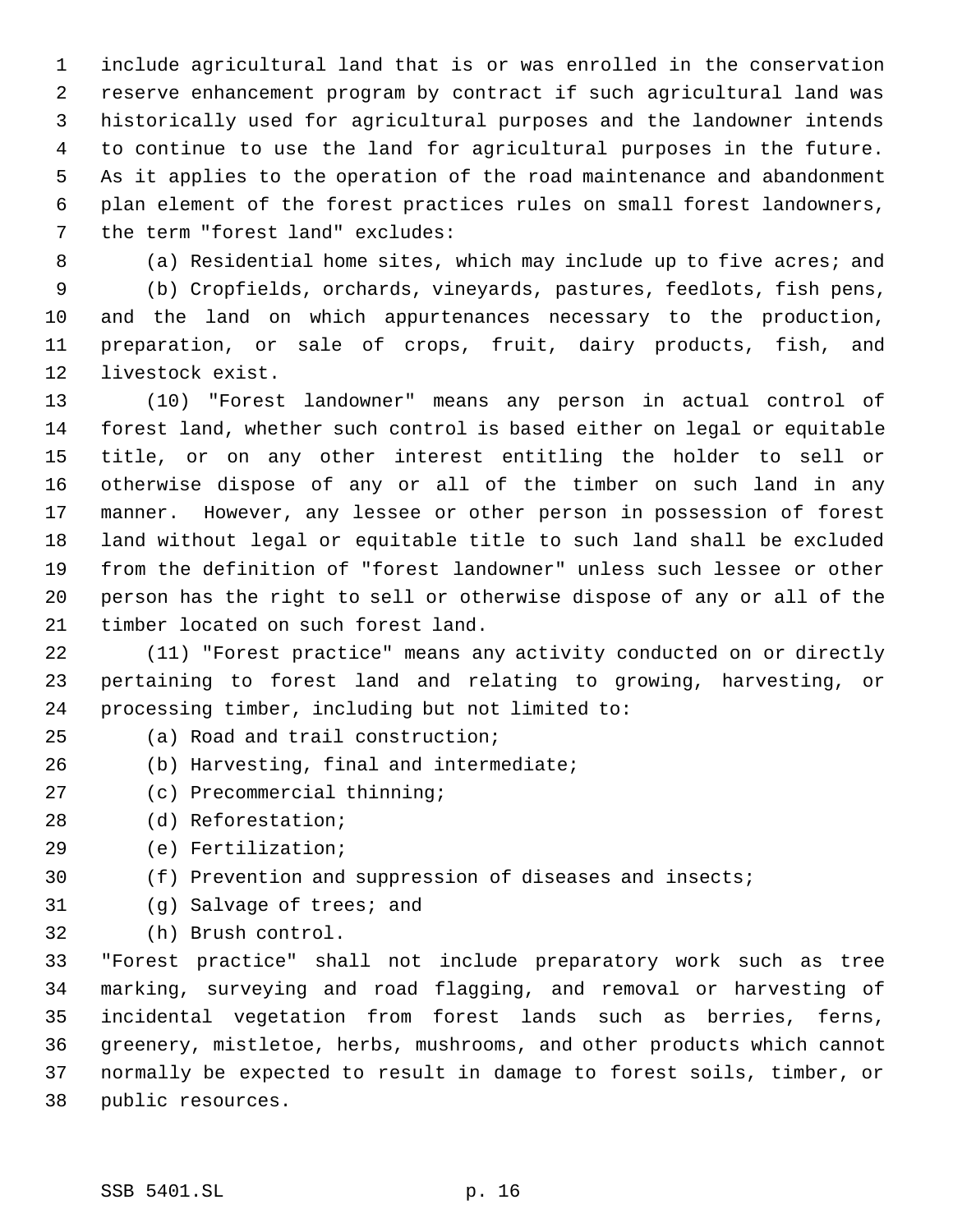(12) "Forest practices rules" means any rules adopted pursuant to RCW 76.09.040.

 (13) "Forest road," as it applies to the operation of the road maintenance and abandonment plan element of the forest practices rules on small forest landowners, means a road or road segment that crosses land that meets the definition of forest land, but excludes residential access roads.

 (14) "Forest trees" does not include hardwood trees cultivated by agricultural methods in growing cycles shorter than fifteen years if the trees were planted on land that was not in forest use immediately before the trees were planted and before the land was prepared for planting the trees. "Forest trees" includes Christmas trees, but does not include Christmas trees that are cultivated by agricultural methods, as that term is defined in RCW 84.33.035.

 (15) "Forests and fish report" means the forests and fish report to the board dated April 29, 1999.

 (16) "Application" means the application required pursuant to RCW 76.09.050.

 (17) "Operator" means any person engaging in forest practices except an employee with wages as his or her sole compensation.

 (18) "Person" means any individual, partnership, private, public, or municipal corporation, county, the department or other state or local governmental entity, or association of individuals of whatever nature.

 (19) "Public resources" means water, fish and wildlife, and in addition shall mean capital improvements of the state or its political subdivisions.

 (20) "Small forest landowner" has the same meaning as defined in RCW 76.09.450.

 (21) "Timber" means forest trees, standing or down, of a commercial species, including Christmas trees. However, "timber" does not include Christmas trees that are cultivated by agricultural methods, as that term is defined in RCW 84.33.035.

 (22) "Timber owner" means any person having all or any part of the legal interest in timber. Where such timber is subject to a contract of sale, "timber owner" shall mean the contract purchaser.

 (23) "Board" means the forest practices board created in RCW 76.09.030.